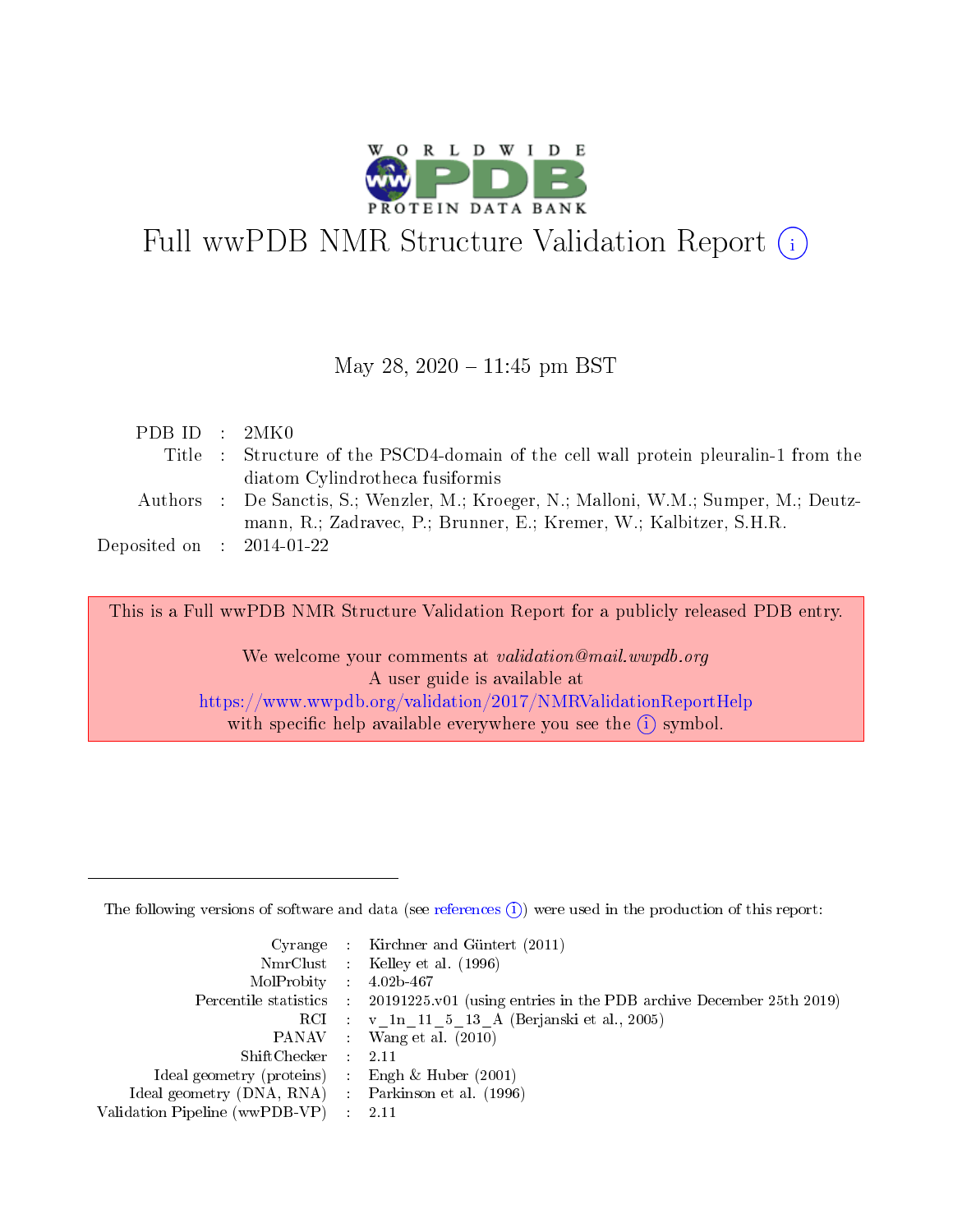# 1 [O](https://www.wwpdb.org/validation/2017/NMRValidationReportHelp#overall_quality)verall quality at a glance  $(i)$

The following experimental techniques were used to determine the structure: SOLUTION NMR

The overall completeness of chemical shifts assignment is 88%.

Percentile scores (ranging between 0-100) for global validation metrics of the entry are shown in the following graphic. The table shows the number of entries on which the scores are based.



| Metric                | (# ${\rm Entries}$ ) | $(\#\text{Entries})$ |  |
|-----------------------|----------------------|----------------------|--|
| Clashscore            | 158937               | 12864                |  |
| Ramachandran outliers | 154571               | 11451                |  |
| Sidechain outliers    | 154315               | 11428                |  |

The table below summarises the geometric issues observed across the polymeric chains and their fit to the experimental data. The red, orange, yellow and green segments indicate the fraction of residues that contain outliers for  $>=3, 2, 1$  and 0 types of geometric quality criteria. A cyan segment indicates the fraction of residues that are not part of the well-defined cores, and a grey segment represents the fraction of residues that are not modelled. The numeric value for each fraction is indicated below the corresponding segment, with a dot representing fractions  $\epsilon = 5\%$ 

| Mol | ${\rm Chain}$ | Length  | Quality of chain |     |  |    |     |
|-----|---------------|---------|------------------|-----|--|----|-----|
|     |               | $120\,$ | 34%              | 26% |  | 8% | 27% |

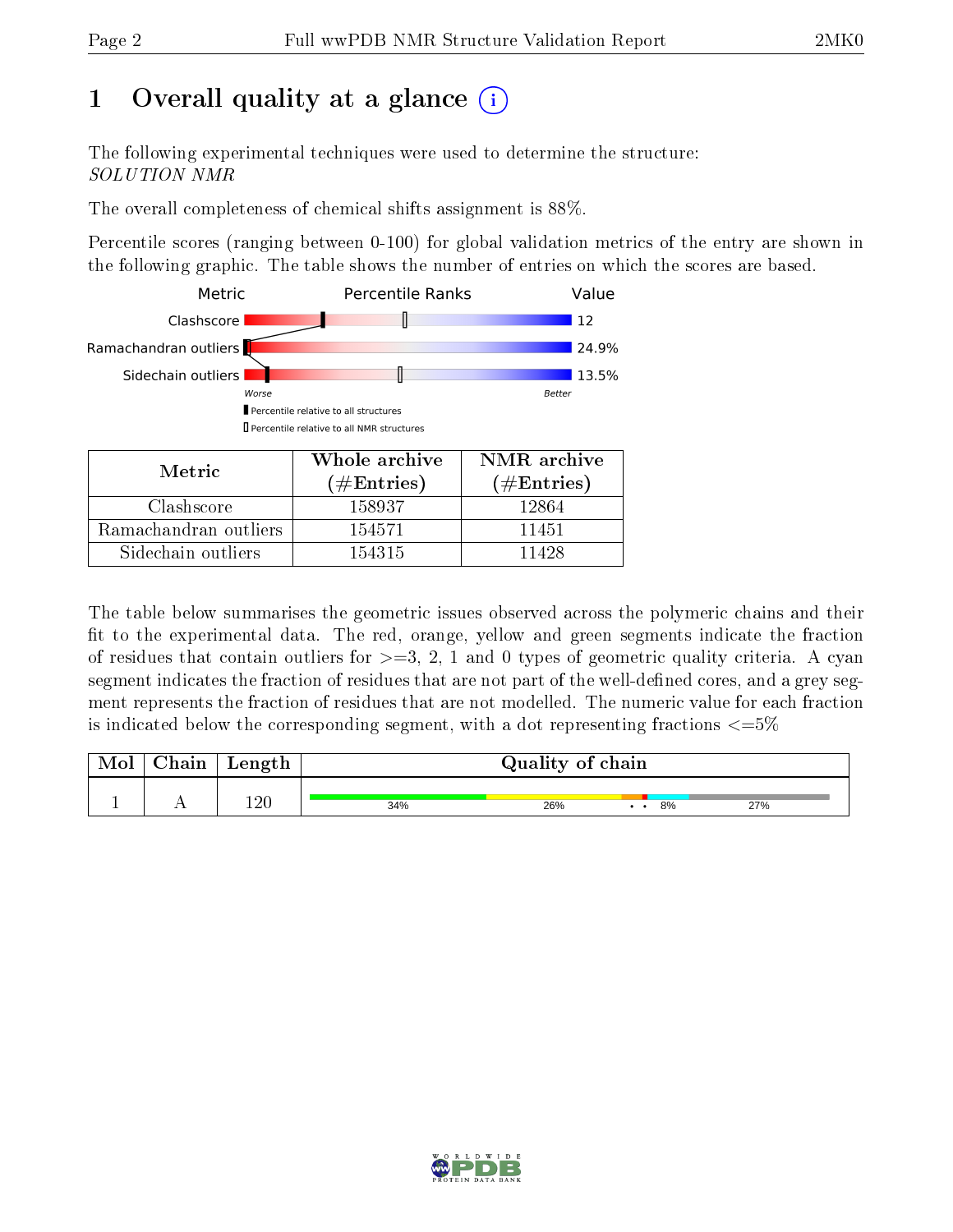# 2 Ensemble composition and analysis  $(i)$

This entry contains 10 models. Model 2 is the overall representative, medoid model (most similar to other models). The authors have identified model 1 as representative, based on the following criterion: lowest energy.

The following residues are included in the computation of the global validation metrics.

| Well-defined (core) protein residues                                                 |                   |       |  |  |  |  |
|--------------------------------------------------------------------------------------|-------------------|-------|--|--|--|--|
| Backbone RMSD (Å)   Medoid model  <br>Well-defined core $\mid$ Residue range (total) |                   |       |  |  |  |  |
|                                                                                      | $A:376-A:453(78)$ | .).49 |  |  |  |  |

Ill-defined regions of proteins are excluded from the global statistics.

Ligands and non-protein polymers are included in the analysis.

The models can be grouped into 4 clusters and 1 single-model cluster was found.

| Cluster number        | <b>Models</b> |
|-----------------------|---------------|
|                       | 2, 6, 7       |
|                       | 9, 10         |
|                       | 1, 3          |
|                       |               |
| Single-model clusters |               |

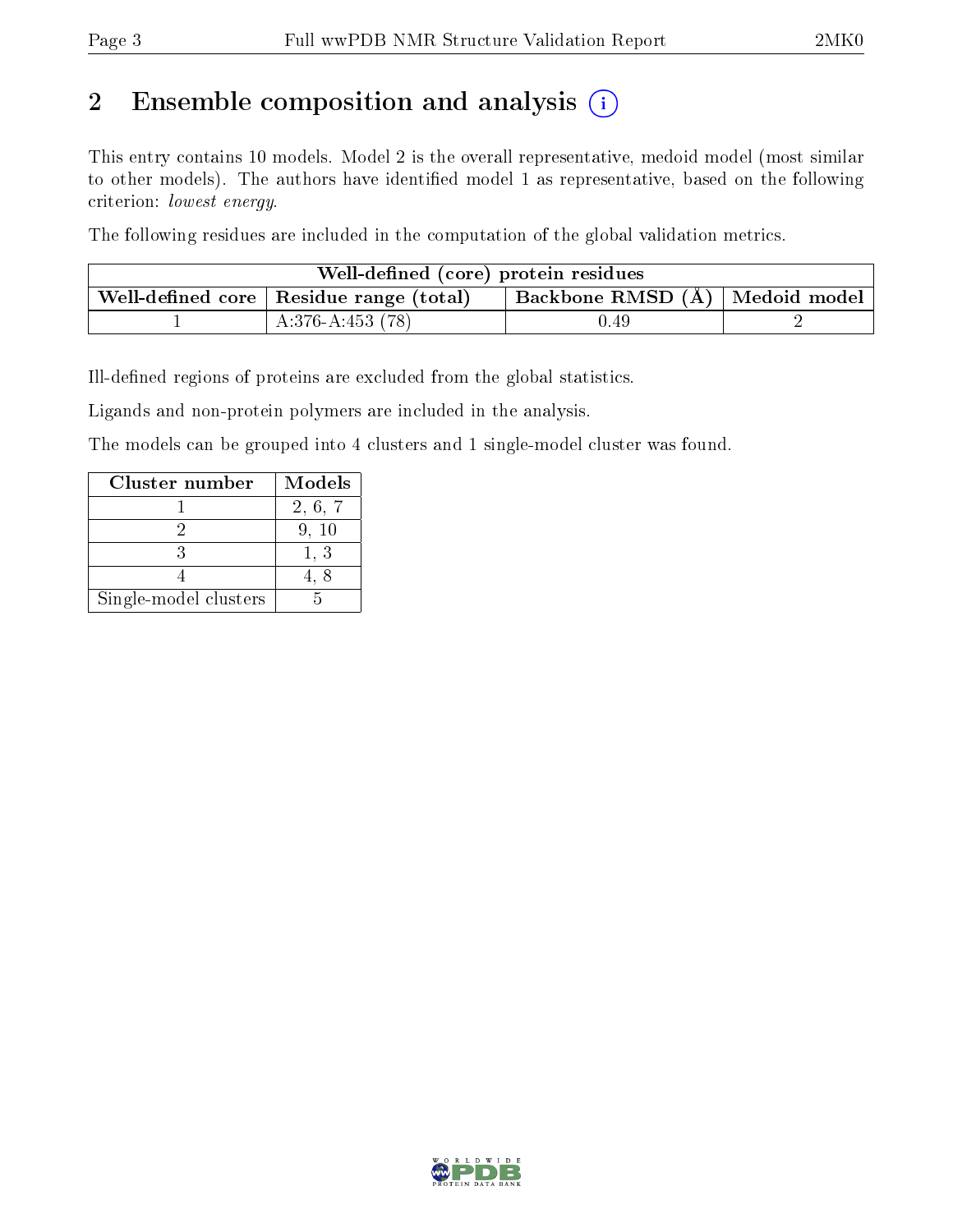# 3 Entry composition (i)

There is only 1 type of molecule in this entry. The entry contains 1204 atoms, of which 570 are hydrogens and 0 are deuteriums.

Molecule 1 is a protein called HEP200 protein.

| Mol | $\mid$ Chain $\mid$ Residues |       | Atoms |              |         |     |     | l'race |
|-----|------------------------------|-------|-------|--------------|---------|-----|-----|--------|
|     |                              | Total |       | $\mathbf{H}$ |         |     |     |        |
|     | 88                           | 1204. | 388   | 570          | $101\,$ | 133 | 1 ດ |        |

There are 16 discrepancies between the modelled and reference sequences:

| Chain    | Residue | Modelled   | Actual | Comment               | Reference         |
|----------|---------|------------|--------|-----------------------|-------------------|
| A        | 357     | <b>SER</b> |        | <b>EXPRESSION TAG</b> | UNP 022015        |
| А        | 358     | <b>TYR</b> |        | <b>EXPRESSION TAG</b> | UNP 022015        |
| A        | 359     | <b>TYR</b> |        | <b>EXPRESSION TAG</b> | <b>UNP 022015</b> |
| A        | 360     | <b>HIS</b> |        | <b>EXPRESSION TAG</b> | UNP 022015        |
| A        | 361     | <b>HIS</b> |        | <b>EXPRESSION TAG</b> | UNP 022015        |
| A        | 362     | HIS        |        | <b>EXPRESSION TAG</b> | UNP 022015        |
| А        | 363     | HIS        |        | <b>EXPRESSION TAG</b> | UNP 022015        |
| A        | 364     | <b>HIS</b> |        | <b>EXPRESSION TAG</b> | UNP 022015        |
| А        | 365     | <b>HIS</b> |        | <b>EXPRESSION TAG</b> | UNP 022015        |
| A        | 470     | <b>THR</b> |        | <b>EXPRESSION TAG</b> | UNP 022015        |
| $\bf{A}$ | 471     | MET        |        | <b>EXPRESSION TAG</b> | UNP 022015        |
| А        | 472     | <b>LEU</b> |        | <b>EXPRESSION TAG</b> | UNP 022015        |
| А        | 473     | PRO        |        | <b>EXPRESSION TAG</b> | UNP 022015        |
| А        | 474     | <b>SER</b> |        | <b>EXPRESSION TAG</b> | UNP 022015        |
| A        | 475     | <b>PRO</b> |        | <b>EXPRESSION TAG</b> | UNP 022015        |
| А        | 476     | <b>SER</b> |        | <b>EXPRESSION TAG</b> | UNP-<br>O22015    |

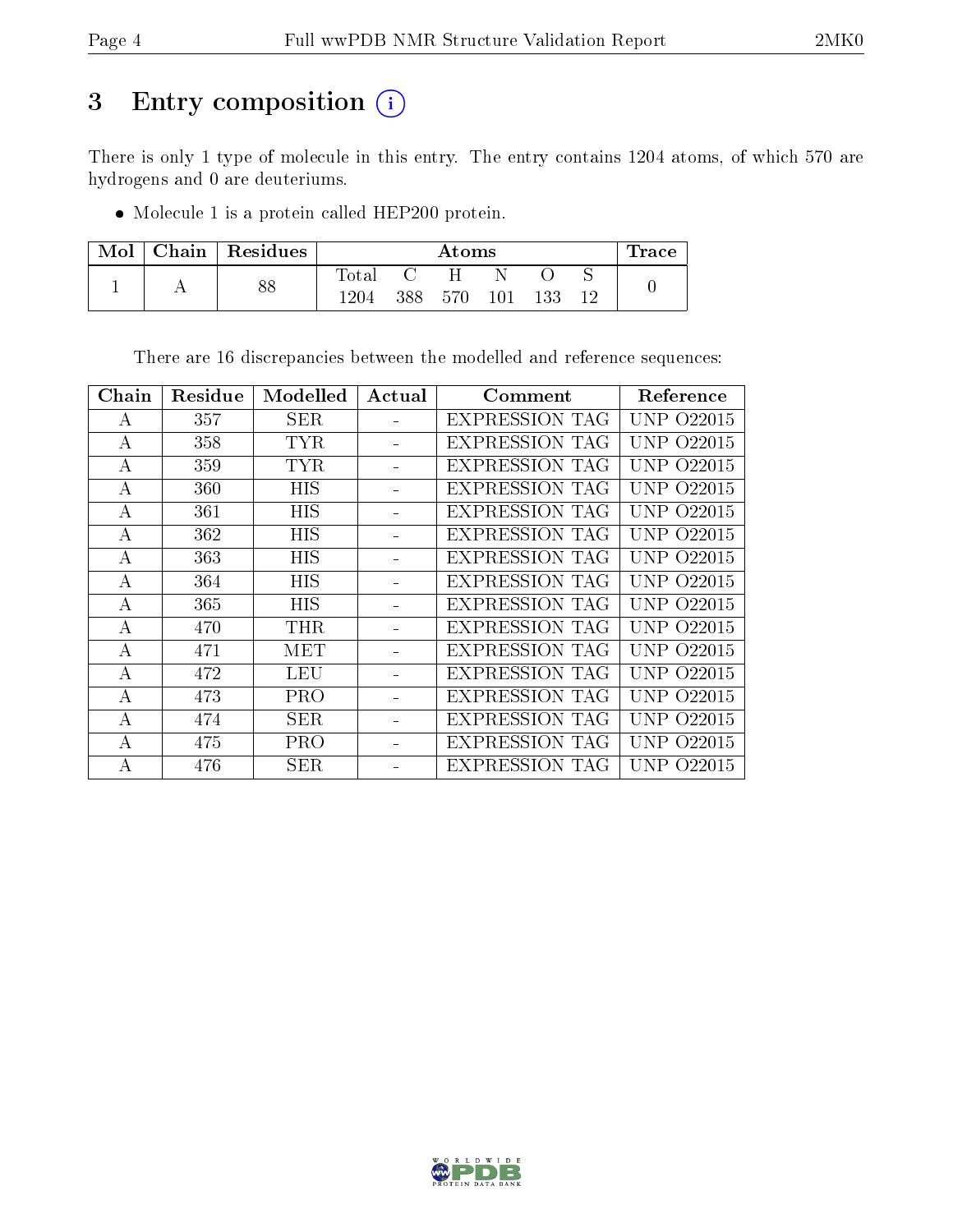# 4 Residue-property plots  $\binom{1}{1}$

# <span id="page-4-0"></span>4.1 Average score per residue in the NMR ensemble

These plots are provided for all protein, RNA and DNA chains in the entry. The first graphic is the same as shown in the summary in section 1 of this report. The second graphic shows the sequence where residues are colour-coded according to the number of geometric quality criteria for which they contain at least one outlier: green  $= 0$ , yellow  $= 1$ , orange  $= 2$  and red  $= 3$  or more. Stretches of 2 or more consecutive residues without any outliers are shown as green connectors. Residues which are classified as ill-defined in the NMR ensemble, are shown in cyan with an underline colour-coded according to the previous scheme. Residues which were present in the experimental sample, but not modelled in the final structure are shown in grey.

• Molecule 1: HEP200 protein



# 4.2 Scores per residue for each member of the ensemble

Colouring as in section [4.1](#page-4-0) above.

## 4.2.1 Score per residue for model 1

• Molecule 1: HEP200 protein



# 4.2.2 Score per residue for model 2 (medoid)

• Molecule 1: HEP200 protein

Chain A:33% 24%  $\cdot$  8% 27% 7%

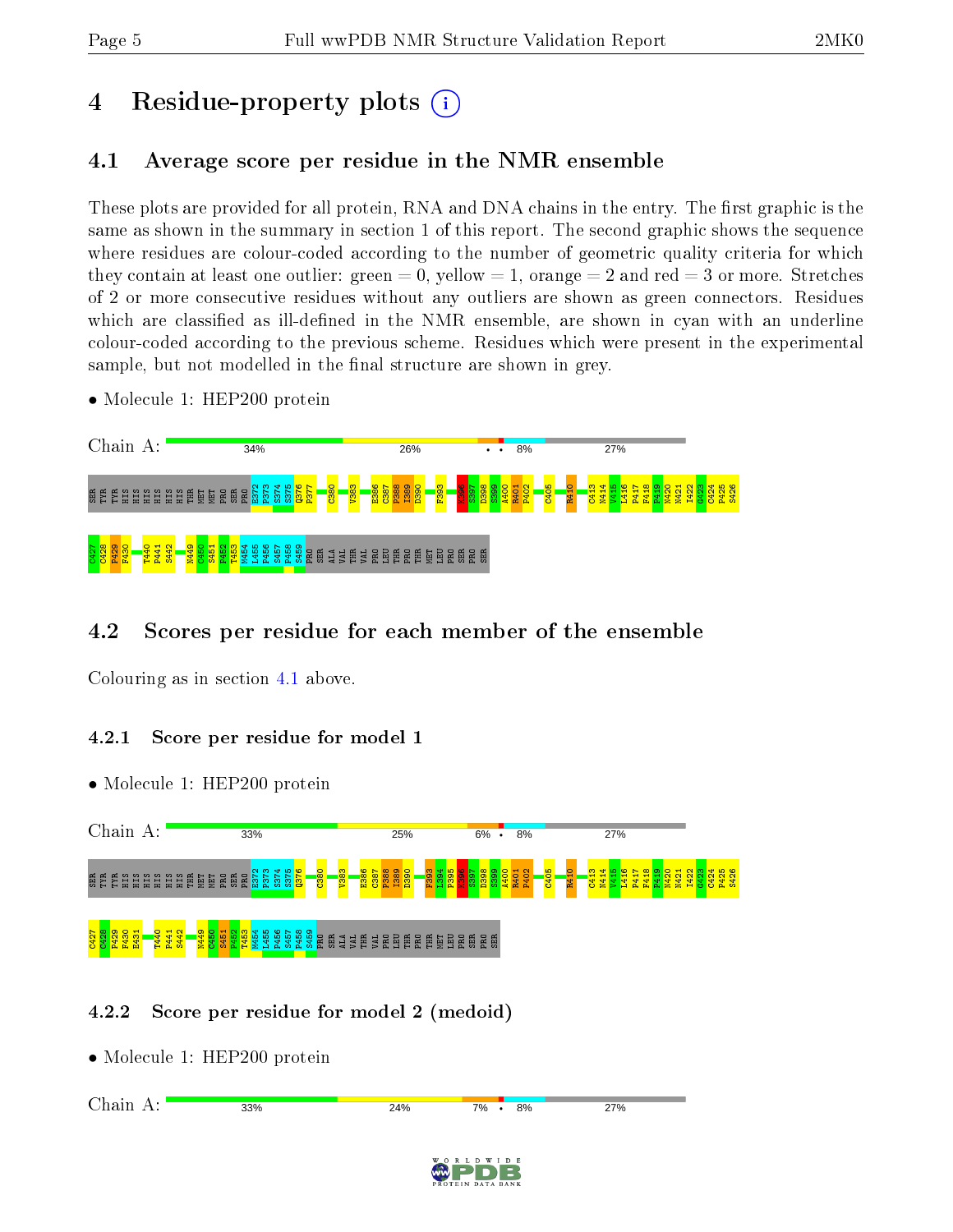# SER TYR TYR HIS HIS HIS HIS HIS HIS THR MET MET PRO SER PRO E372 P373 S374 S375 Q376 P377 C380 V383 E386 C387 P388 I389 D390 F393 L394 P395 K396 S397 D398 S399 A400 R401 P402 C405 V408 G409 R410 C413 L416 P417 F418 P419 N420 N421 C424 P425 S426 C427 C428 P429 F430 D435 P441 S442 G445 N449 C450 S451 P452 T453 M454 L455 P456 S457 P458 S459 PRO SER ALA VAL THR VAL PRO LEU THR PRO THR MET LEU PRO SER PRO SER

# 4.2.3 Score per residue for model 3

• Molecule 1: HEP200 protein



# 4.2.4 Score per residue for model 4

• Molecule 1: HEP200 protein



# 4.2.5 Score per residue for model 5

• Molecule 1: HEP200 protein



# 4.2.6 Score per residue for model 6

• Molecule 1: HEP200 protein

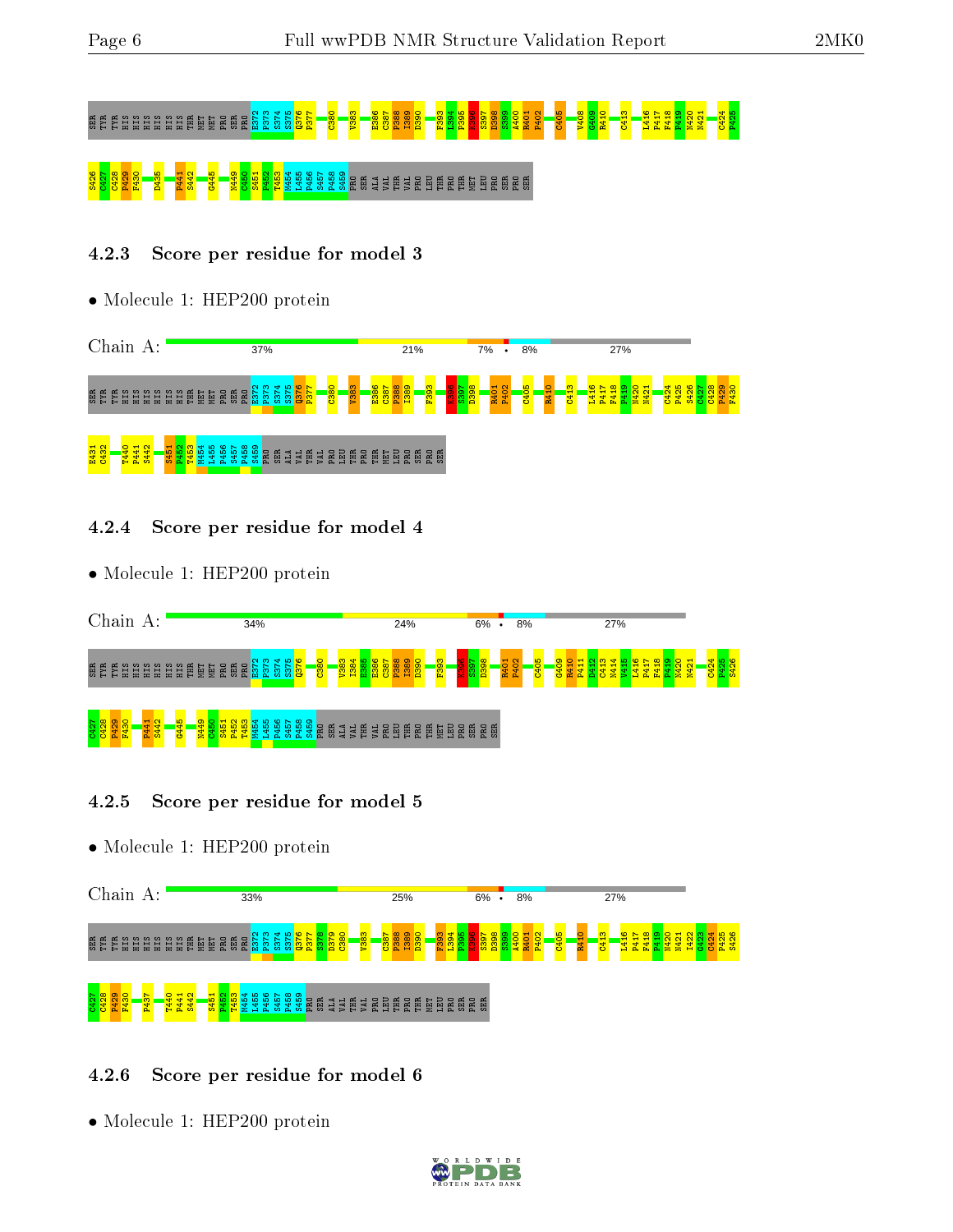

## 4.2.7 Score per residue for model 7

• Molecule 1: HEP200 protein



#### 4.2.8 Score per residue for model 8

• Molecule 1: HEP200 protein



## 4.2.9 Score per residue for model 9

• Molecule 1: HEP200 protein



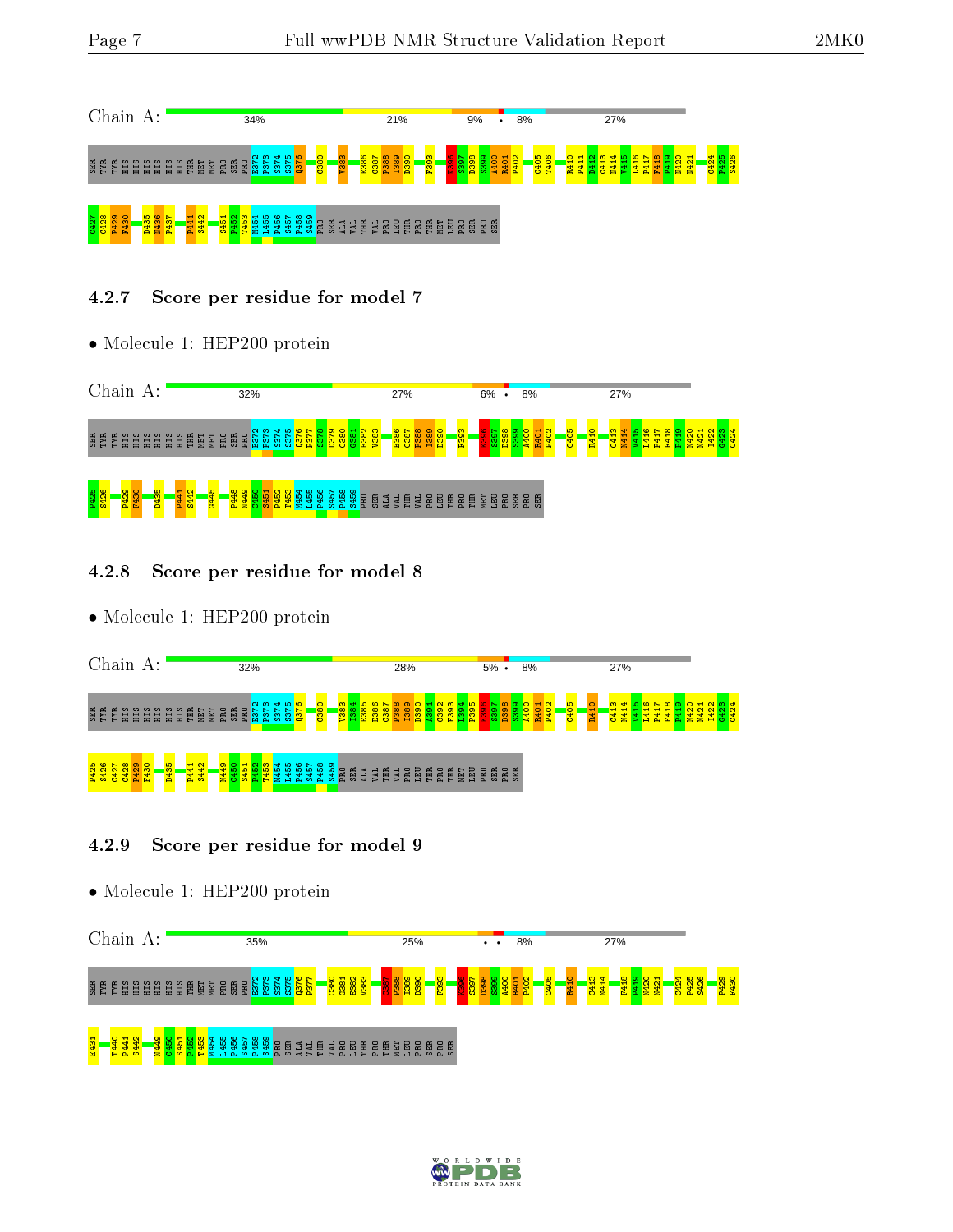# 4.2.10 Score per residue for model 10

• Molecule 1: HEP200 protein



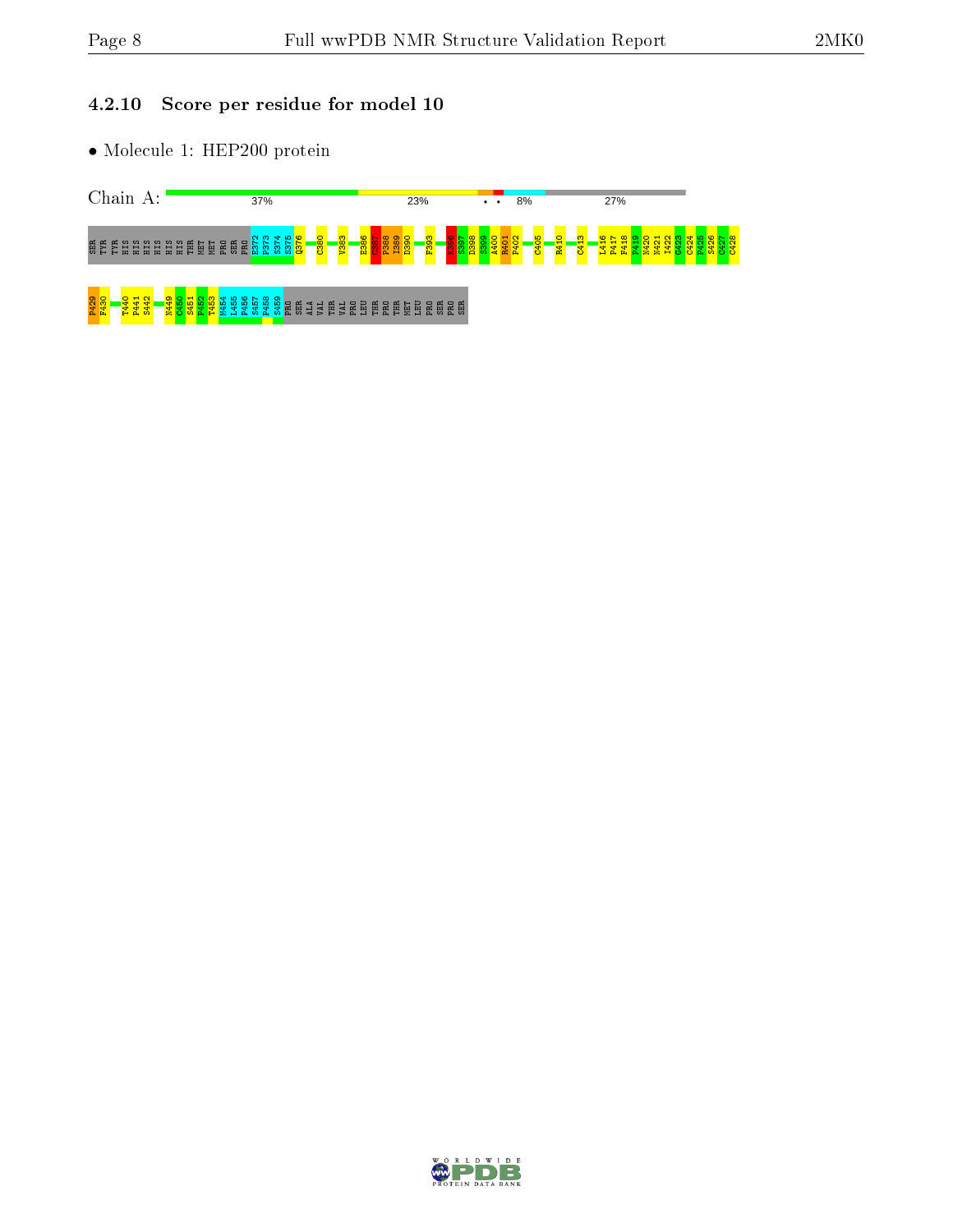# 5 Refinement protocol and experimental data overview  $\binom{1}{k}$

The models were refined using the following method: *simulated annealing*.

Of the 2000 calculated structures, 10 were deposited, based on the following criterion: *structures* with the lowest energy.

The following table shows the software used for structure solution, optimisation and refinement.

| Software name   Classification |                    | Version |
|--------------------------------|--------------------|---------|
| <b>CNS</b>                     | structure solution | 121     |
| C <sub>N</sub>                 | refinement         |         |

The following table shows chemical shift validation statistics as aggregates over all chemical shift files. Detailed validation can be found in section  $6$  of this report.

| Chemical shift file(s)                       | input cs.cif |
|----------------------------------------------|--------------|
| Number of chemical shift lists               |              |
| Total number of shifts                       | 1074         |
| Number of shifts mapped to atoms             | 1074         |
| Number of unparsed shifts                    |              |
| Number of shifts with mapping errors         |              |
| Number of shifts with mapping warnings       |              |
| Assignment completeness (well-defined parts) |              |

No validations of the models with respect to experimental NMR restraints is performed at this time.

COVALENT-GEOMETRY INFOmissingINFO

# 5.1 Too-close contacts (i)

In the following table, the Non-H and H(model) columns list the number of non-hydrogen atoms and hydrogen atoms in each chain respectively. The H(added) column lists the number of hydrogen atoms added and optimized by MolProbity. The Clashes column lists the number of clashes averaged over the ensemble.

|     |     |      | $\boxed{\text{Mol}$ Chain   Non-H   H(model)   H(added)   Clashes |      |          |
|-----|-----|------|-------------------------------------------------------------------|------|----------|
|     |     | 564  | 503                                                               | 503  | $13\pm3$ |
| All | All | 5640 | 5030                                                              | 5030 | 128      |

The all-atom clashscore is defined as the number of clashes found per 1000 atoms (including hydrogen atoms). The all-atom clashscore for this structure is 12.

All unique clashes are listed below, sorted by their clash magnitude.

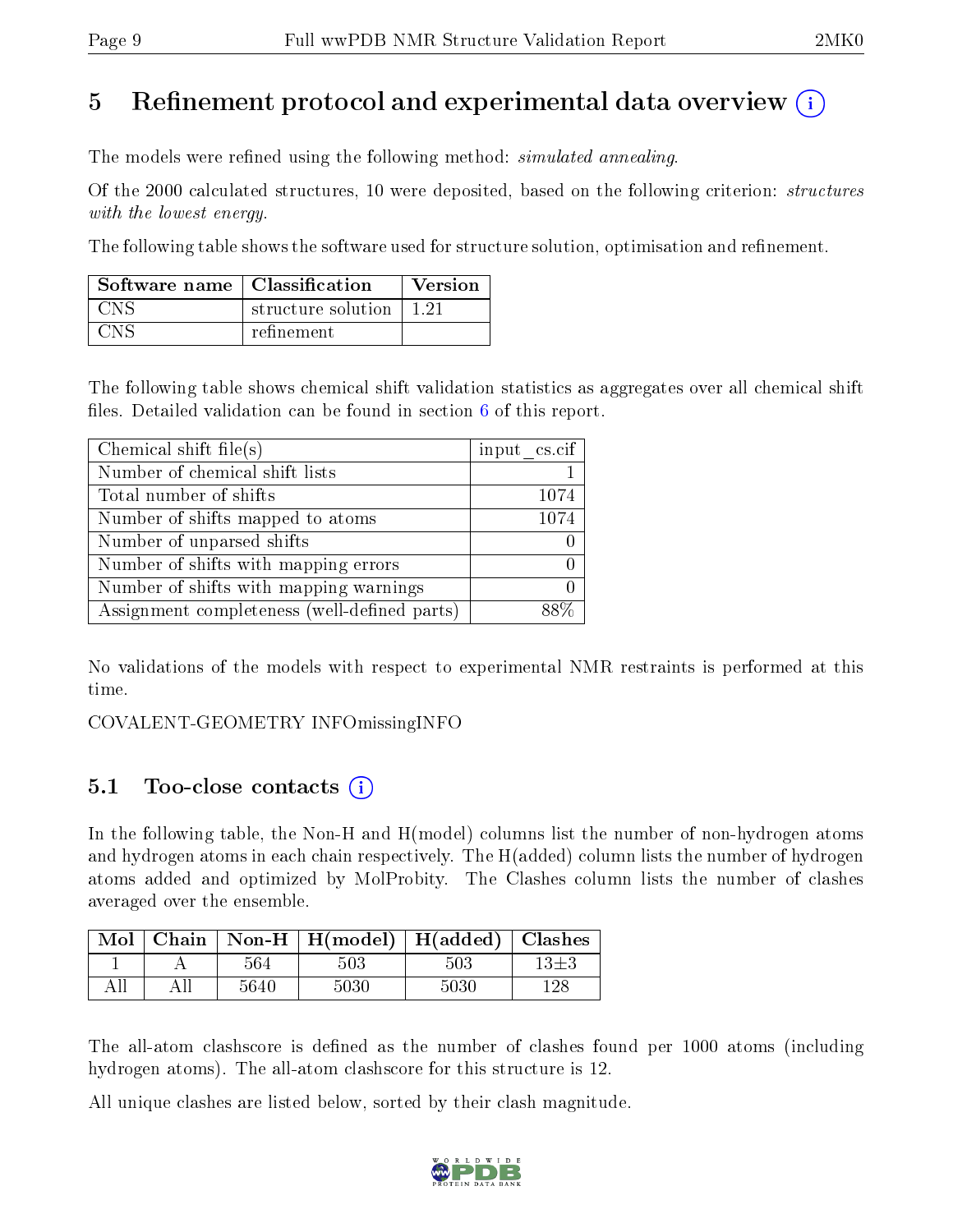| Atom-1                      | Atom-2                      | $Clash(\AA)$ | Distance(A) | Models          |                |
|-----------------------------|-----------------------------|--------------|-------------|-----------------|----------------|
|                             |                             |              |             | Worst           | Total          |
| 1: A:428: CYS:SG            | 1:A:429:PRO:HD2             | 0.63         | 2.33        | 5               | $\overline{7}$ |
| 1:A:387:CYS:N               | 1:A:388:PRO:HD2             | 0.60         | 2.12        | $\bf 5$         | $8\,$          |
| 1: A: 387: CYS: SG          | 1:A:388:PRO:HD3             | 0.60         | 2.36        | $\overline{7}$  | $\overline{2}$ |
| 1:A:396:LYS:HA              | 1: A:401: ARG:CG            | 0.59         | 2.28        | $\mathbf{1}$    | 10             |
| 1: A:386: GLU: C            | 1:A:388:PRO:HD2             | $0.56\,$     | 2.20        | $\,6\,$         | $\overline{5}$ |
| 1:A:395:PRO:O               | 1: A:396: LYS: HE2          | 0.55         | 2.00        | $8\,$           | $\mathbf{1}$   |
| 1: A:396: LYS: HA           | 1: A:401: ARG: HG2          | 0.55         | 1.77        | $\mathbf 1$     | 10             |
| 1:A:410:ARG:NE              | 1:A:410:ARG:HA              | 0.55         | $2.15\,$    | $\sqrt{2}$      | $\overline{4}$ |
| 1: A: 413: CYS: SG          | 1:A:424:CYS:N               | 0.54         | 2.81        | $\sqrt{3}$      | 10             |
| 1: A:376: GLN: HB3          | 1:A:377:PRO:HD3             | 0.53         | 1.79        | $\overline{3}$  | $\mathbf{1}$   |
| 1:A:386:GLU:HG3             | 1:A:388:PRO:HD2             | 0.53         | 1.80        | $\mathbf{1}$    | $\overline{2}$ |
| 1: A:410:ARG:HA             | 1:A:410:ARG:NE              | 0.53         | 2.18        | $\bf 5$         | $\mathbf{1}$   |
| 1:A:396:LYS:HE3             | 1:A:397:SER:H               | 0.52         | 1.64        | $\overline{2}$  | $\overline{3}$ |
| 1: A: 388: PRO: HD3         | 1:A:432:CYS:SG              | 0.51         | 2.45        | $\overline{3}$  | $\mathbf{1}$   |
| 1:A:441:PRO:O               | 1:A:445:GLY:HA3             | 0.50         | 2.07        | $\overline{2}$  | $\overline{3}$ |
| 1:A:389:ILE:HG22            | 1:A:390:ASP:H               | 0.50         | 1.67        | $\,8\,$         | $\overline{7}$ |
| 1: A:386: GLU: HG3          | 1:A:388:PRO:CG              | 0.49         | 2.37        | $\overline{2}$  | $\overline{3}$ |
| 1:A:416:LEU:HB3             | 1:A:417:PRO:HD3             | 0.48         | 1.86        | $\sqrt{3}$      | $\overline{3}$ |
| 1:A:386:GLU:HG3             | 1:A:388:PRO:CD              | 0.47         | 2.39        | $\mathbf{1}$    | $\overline{4}$ |
| 1:A:410:ARG:HG3             | 1:A:425:PRO:HD3             | 0.47         | 1.86        | $\mathbf{1}$    | $\overline{4}$ |
| 1:A:387:CYS:SG              | 1:A:416:LEU:HD21            | 0.46         | 2.51        | $\overline{4}$  | $\sqrt{2}$     |
| 1:A:425:PRO:HD2             | 1:A:427:CYS:SG              | 0.46         | 2.51        | $8\,$           | $\overline{2}$ |
| 1: A:376: GLN:O             | 1:A:383:VAL:HB              | 0.46         | 2.09        | $\,6$           | $\overline{2}$ |
| 1: A:389: ILE: HG22         | 1: A:390:ASP:N              | 0.46         | 2.26        | $8\,$           | $\overline{7}$ |
| 1:A:401:ARG:HB2             | 1:A:402:PRO:HD2             | 0.45         | 1.89        | $\mathbf 1$     | $\overline{3}$ |
| 1: A: 416: LEU: HB3         | 1:A:417:PRO:CD              | 0.45         | 2.41        | $6\phantom{.}6$ | $6\,$          |
| 1:A:388:PRO:HA              | 1: A:392: CYS:HB2           | 0.45         | 1.89        | $8\phantom{1}$  | $\mathbf{1}$   |
| 1: A: 386: GLU: HG2         | 1:A:388:PRO:HD2             | 0.44         | 1.88        | 3               | $\overline{2}$ |
| 1:A:400:ALA:HB2             | 1:A:441:PRO:HG3             | 0.44         | 1.88        | 6               | $\perp$        |
| 1:A:414:ASN:HA              | $1: A:430:$ PHE:HB2         | 0.43         | 1.91        | $\overline{7}$  | $\overline{2}$ |
| 1: A:406:THR:OG1            | 1:A:411:PRO:HA              | 0.42         | 2.14        | $6\phantom{.}6$ | $\mathbf 1$    |
| 1: A:409: GLY:O             | 1:A:411:PRO:HD3             | 0.42         | 2.14        | $\overline{4}$  | $\mathbf{1}$   |
| 1:A:448:PRO:HD2             | 1:A:452:PRO:O               | 0.42         | 2.15        | $\overline{7}$  | $\mathbf{1}$   |
| 1: A: 387: CYS:N            | 1: A: 388: PRO:CD           | 0.42         | 2.83        | $\overline{4}$  | $\mathbf{1}$   |
| 1: A:449: ASN:O             | 1:A:452:PRO:HD2             | 0.42         | 2.15        | 4               | 1              |
| $1:A:\overline{410:ARG:CG}$ | 1:A:425:PRO:HD3             | 0.41         | 2.46        | $\mathbf{1}$    | $\mathbf{1}$   |
| 1:A:436:ASN:N               | 1:A:437:PRO:H <sub>D3</sub> | 0.41         | 2.30        | 6               | $\mathbf{1}$   |
| 1:A:382:GLU:HA              | 1:A:386:GLU:OE2             | 0.41         | 2.15        | $\overline{7}$  | $\mathbf{1}$   |
| 1: A:418: PHE:CE1           | 1:A:429:PRO:HD3             | 0.41         | 2.51        | $6\phantom{.}6$ | $\mathbf{1}$   |
| 1: A:393:PHE:O              | 1:A:394:LEU:HB2             | 0.41         | 2.16        | $\overline{5}$  | $\mathbf{1}$   |
| 1: A:405: CYS:O             | 1:A:408:VAL:HG22            | 0.40         | 2.16        | $\overline{2}$  | $\mathbf{1}$   |

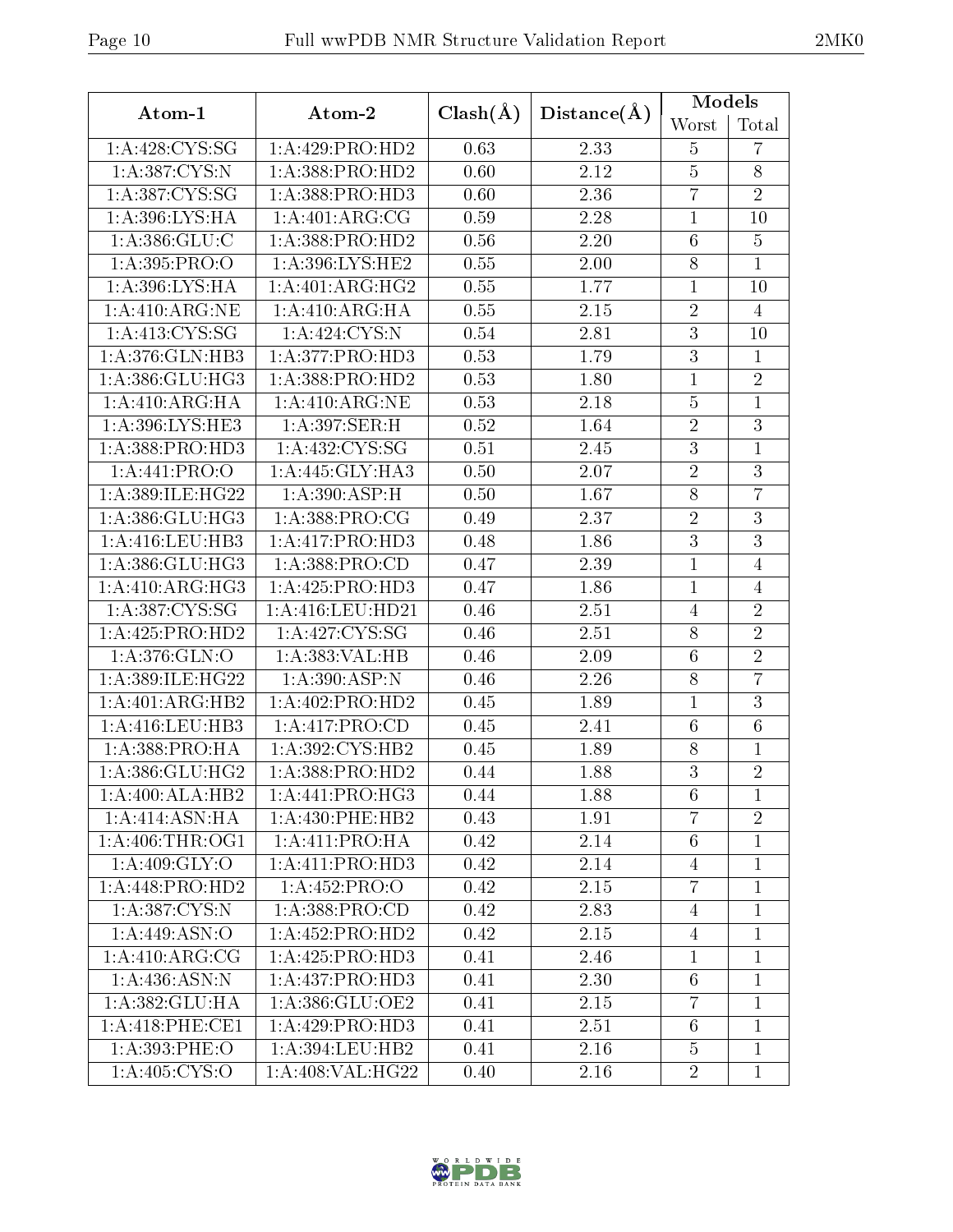# $5.2$  Torsion angles  $(i)$

# 5.2.1 Protein backbone (i)

In the following table, the Percentiles column shows the percent Ramachandran outliers of the chain as a percentile score with respect to all PDB entries followed by that with respect to all NMR entries. The Analysed column shows the number of residues for which the backbone conformation was analysed and the total number of residues.

| Mol | Chain | Analysed      | <b>Allowed</b><br>Favoured |                    | Outliers           | Percentiles             |
|-----|-------|---------------|----------------------------|--------------------|--------------------|-------------------------|
|     |       | 78/120(65%)   | $32\pm2(41\pm2\%)$         | $27\pm2(34\pm2\%)$ | $19\pm2(25\pm2\%)$ | $\boxed{0}$ $\boxed{1}$ |
| All |       | 780/1200(65%) | 321 $(41\%)$               | $265(34\%)$        | 194 $(25%)$        | $\vert 0 \vert$         |

All 30 unique Ramachandran outliers are listed below. They are sorted by the frequency of occurrence in the ensemble.

| Mol            | Chain              | Res | $_{\rm Type}$           | Models (Total)  |
|----------------|--------------------|-----|-------------------------|-----------------|
| $\mathbf{1}$   | $\boldsymbol{A}$   | 429 | <b>PRO</b>              | 10              |
| $\overline{1}$ | А                  | 405 | CYS                     | 10              |
| $\overline{1}$ | $\rm A$            | 396 | L <sub>Y</sub>          | 10              |
| $\mathbf{1}$   | $\overline{\rm A}$ | 442 | SER                     | 10              |
| $\overline{1}$ | $\rm A$            | 402 | PRO                     | 10              |
| $\overline{1}$ | $\overline{\rm A}$ | 388 | $\overline{\text{PRO}}$ | 10              |
| $\mathbf{1}$   | A                  | 376 | $\overline{\text{GLN}}$ | 10              |
| $\overline{1}$ | A                  | 441 | PRO                     | 10              |
| $\overline{1}$ | $\overline{A}$     | 451 | SER                     | 10              |
| $\mathbf{1}$   | $\overline{\rm A}$ | 426 | <b>SER</b>              | 10              |
| $\overline{1}$ | A                  | 393 | $\overline{\rm PHE}$    | 10              |
| $\mathbf{1}$   | $\overline{\rm A}$ | 398 | ASP                     | 10              |
| $\mathbf{1}$   | A                  | 453 | THR                     | 10              |
| $\overline{1}$ | $\overline{\rm A}$ | 389 | ILE                     | $\overline{10}$ |
| $\mathbf{1}$   | $\overline{\rm A}$ | 380 | <b>CYS</b>              | 10              |
| $\overline{1}$ | $\overline{\rm A}$ | 400 | $\overline{\rm ALA}$    | 8               |
| $\overline{1}$ | A                  | 422 | ILE                     | $\overline{5}$  |
| $\overline{1}$ | $\overline{A}$     | 440 | <b>THR</b>              | $\overline{5}$  |
| $\overline{1}$ | $\overline{\rm A}$ | 414 | <b>ASN</b>              | $\overline{5}$  |
| $\overline{1}$ | A                  | 377 | $\overline{\text{PRO}}$ | $\overline{4}$  |
| $\overline{1}$ | $\overline{A}$     | 435 | $\overline{\text{ASP}}$ | $\overline{4}$  |
| $\overline{1}$ | $\overline{\rm A}$ | 431 | GLU                     | 3               |
| $\overline{1}$ | А                  | 395 | PRO                     | $\overline{2}$  |
| $\mathbf{1}$   | $\overline{A}$     | 379 | <b>ASP</b>              | $\overline{2}$  |
| $\overline{1}$ | $\overline{\rm A}$ | 384 | ILE                     | $\overline{1}$  |
| $\overline{1}$ | $\overline{\rm A}$ | 436 | $\overline{\text{ASN}}$ | $\overline{1}$  |
| $\overline{1}$ | $\overline{\rm A}$ | 449 | <b>ASN</b>              | $\overline{1}$  |

Continued on next page...

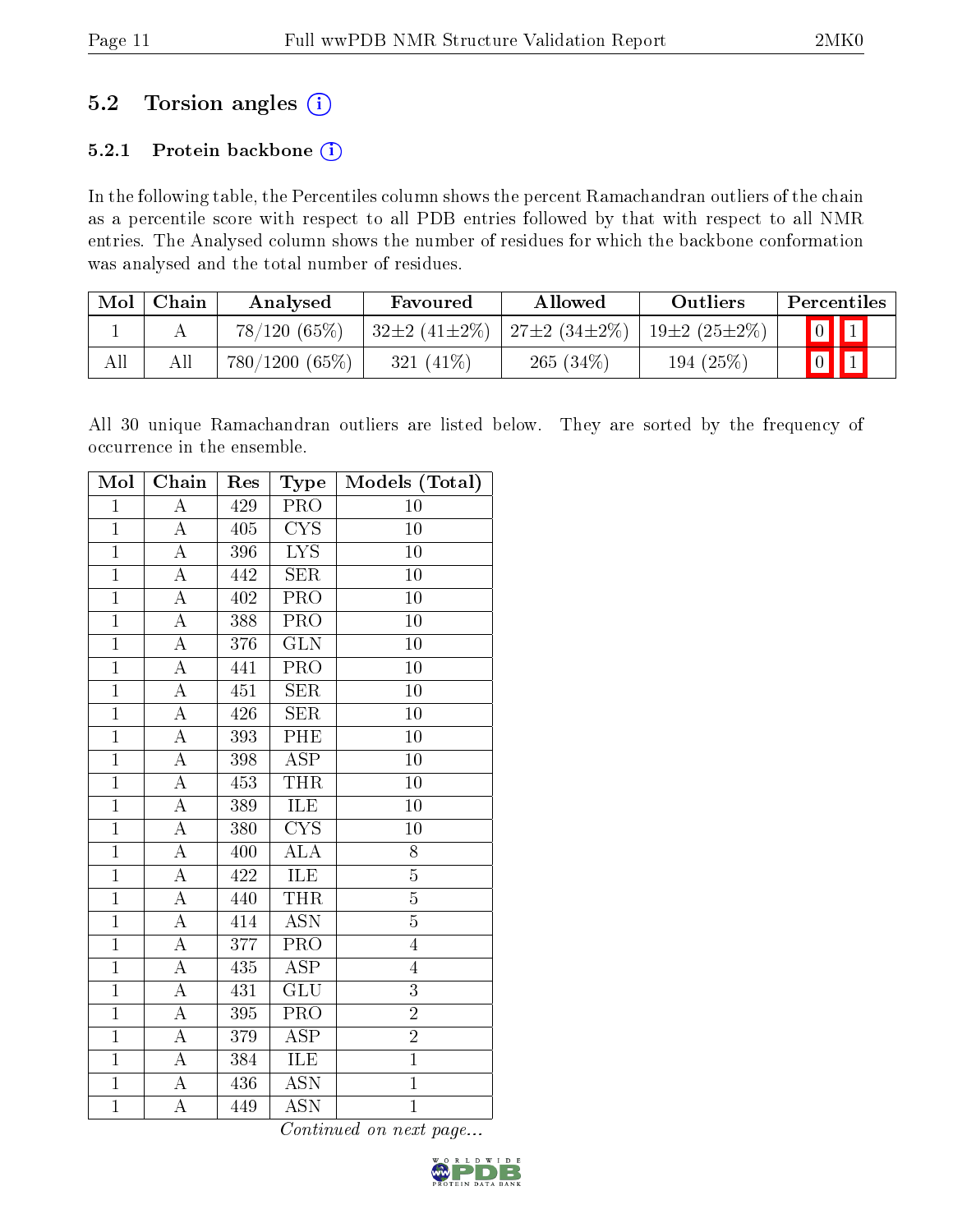Continued from previous page...

|  |     |     | Mol   Chain   Res   Type   Models (Total) |
|--|-----|-----|-------------------------------------------|
|  | 437 | PRO |                                           |
|  | 424 | CYS |                                           |
|  | 381 |     |                                           |

#### 5.2.2 Protein sidechains (i)

In the following table, the Percentiles column shows the percent sidechain outliers of the chain as a percentile score with respect to all PDB entries followed by that with respect to all NMR entries. The Analysed column shows the number of residues for which the sidechain conformation was analysed and the total number of residues.

| Mol | Chain | Analysed      | Rotameric                 | <b>Outliers</b>             |          | Percentiles |
|-----|-------|---------------|---------------------------|-----------------------------|----------|-------------|
|     |       | 71/112(63%)   | 61 $\pm$ 1 (86 $\pm$ 2\%) | $\pm 10 \pm 1 (14 \pm 2\%)$ | <b>1</b> | 47          |
|     | All   | 710/1120(63%) | 614 $(86\%)$              | $96(14\%$                   |          | 47          |

All 17 unique residues with a non-rotameric sidechain are listed below. They are sorted by the frequency of occurrence in the ensemble.

| Mol            | Chain              | $\operatorname{Res}% \left( \mathcal{N}\right) \equiv\operatorname{Res}(\mathcal{N}_{0})\cap\mathcal{N}_{1}$ | Type                    | Models (Total) |
|----------------|--------------------|--------------------------------------------------------------------------------------------------------------|-------------------------|----------------|
| 1              | А                  | 430                                                                                                          | PHE                     | 10             |
| $\overline{1}$ | $\overline{\rm A}$ | 421                                                                                                          | $\overline{\text{ASN}}$ | 10             |
| $\mathbf{1}$   | $\overline{A}$     | 420                                                                                                          | <b>ASN</b>              | 10             |
| $\mathbf{1}$   | A                  | 396                                                                                                          | <b>LYS</b>              | 10             |
| $\mathbf{1}$   | А                  | 418                                                                                                          | PHE                     | 10             |
| $\overline{1}$ | $\boldsymbol{A}$   | 383                                                                                                          | <b>VAL</b>              | 10             |
| $\mathbf{1}$   | $\overline{\rm A}$ | 401                                                                                                          | ${\rm ARG}$             | 10             |
| $\mathbf{1}$   | $\boldsymbol{A}$   | 410                                                                                                          | $\rm{ARG}$              | 9              |
| $\mathbf{1}$   | $\boldsymbol{A}$   | 449                                                                                                          | <b>ASN</b>              | $\overline{5}$ |
| $\mathbf{1}$   | $\boldsymbol{A}$   | 387                                                                                                          | <b>CYS</b>              | $\overline{3}$ |
| $\mathbf{1}$   | $\bf{A}$           | 398                                                                                                          | ASP                     | 3              |
| $\mathbf{1}$   | $\boldsymbol{A}$   | 390                                                                                                          | <b>ASP</b>              | $\mathbf{1}$   |
| $\mathbf{1}$   | $\bf{A}$           | 393                                                                                                          | PHE                     | $\mathbf{1}$   |
| $\mathbf{1}$   | $\overline{\rm A}$ | 425                                                                                                          | PRO                     | $\mathbf{1}$   |
| $\mathbf{1}$   | $\boldsymbol{A}$   | 382                                                                                                          | GLU                     | $\mathbf 1$    |
| $\mathbf{1}$   | $\overline{A}$     | 385                                                                                                          | GLU                     | $\mathbf{1}$   |
| $\mathbf{1}$   | А                  | 402                                                                                                          | PRO                     | $\mathbf 1$    |

## 5.2.3 RNA (1)

There are no RNA molecules in this entry.

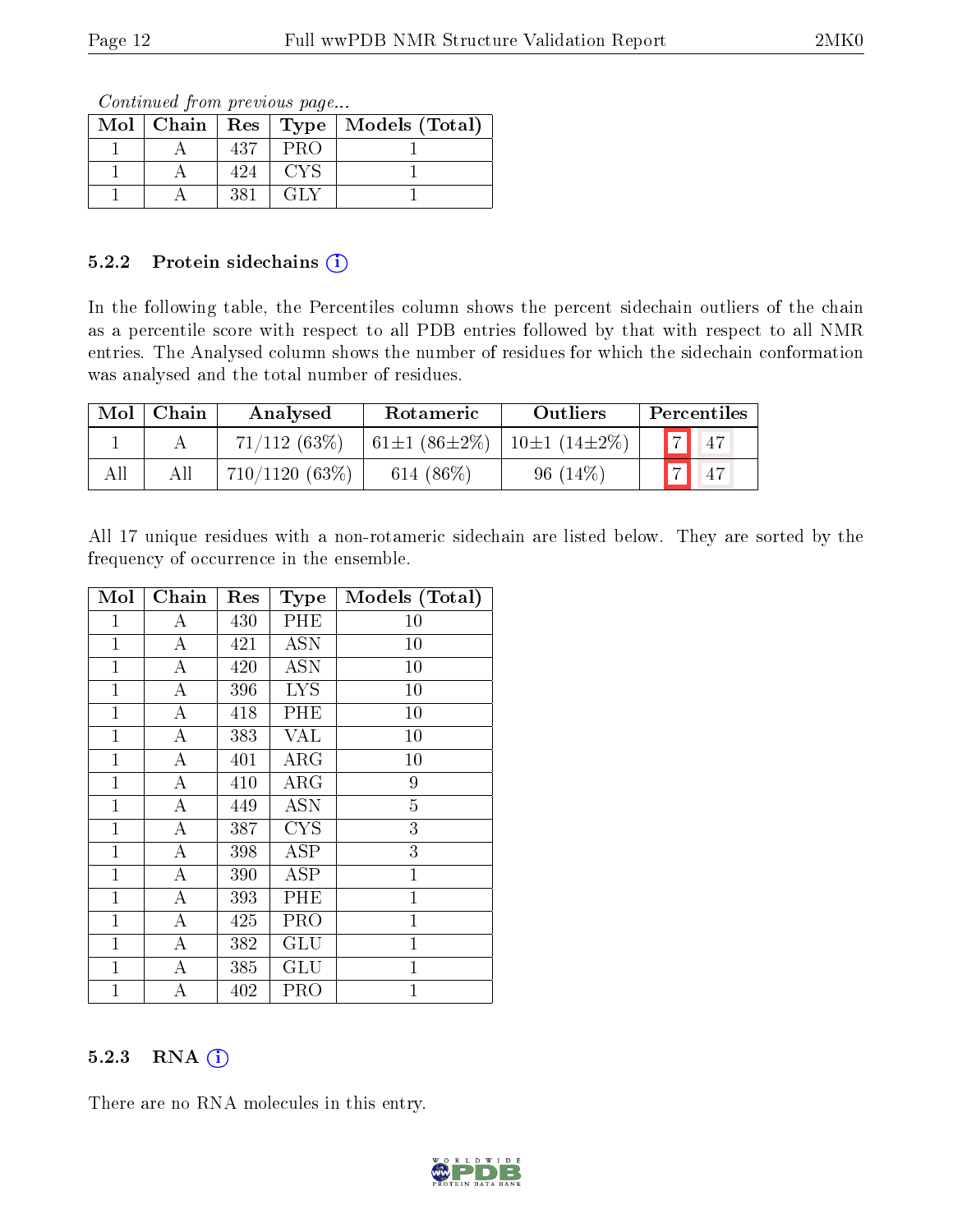# 5.3 Non-standard residues in protein, DNA, RNA chains (i)

There are no non-standard protein/DNA/RNA residues in this entry.

# 5.4 Carbohydrates (i)

There are no carbohydrates in this entry.

# 5.5 Ligand geometry  $(i)$

There are no ligands in this entry.

## 5.6 [O](https://www.wwpdb.org/validation/2017/NMRValidationReportHelp#nonstandard_residues_and_ligands)ther polymers  $(i)$

There are no such molecules in this entry.

# 5.7 Polymer linkage issues (i)

There are no chain breaks in this entry.

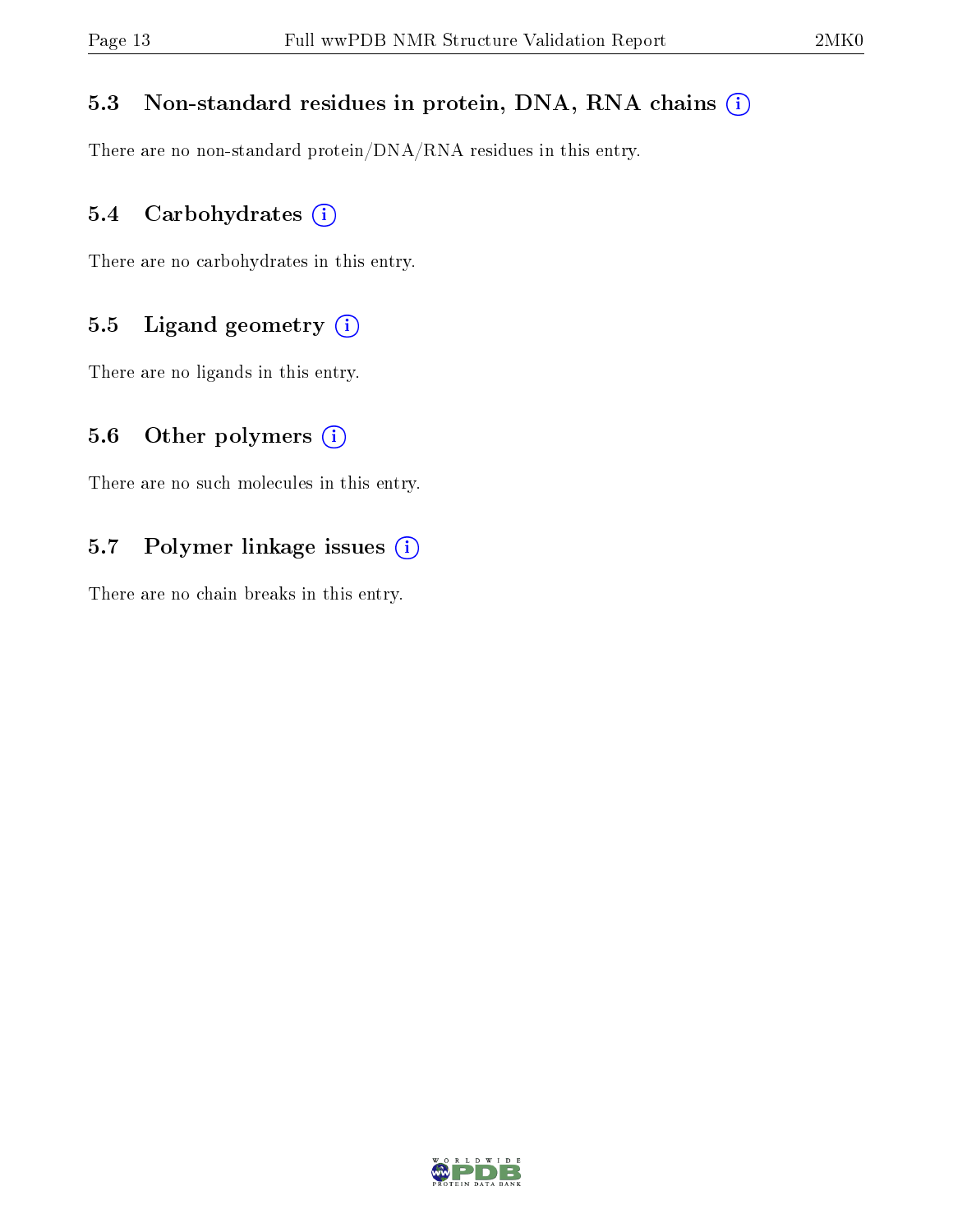# <span id="page-13-0"></span>6 Chemical shift validation  $\left( \begin{array}{c} \overline{1} \end{array} \right)$

The completeness of assignment taking into account all chemical shift lists is 88% for the welldefined parts and  $89\%$  for the entire structure.

# 6.1 Chemical shift list 1

File name: input\_cs.cif

Chemical shift list name: shift set 1

## 6.1.1 Bookkeeping (i)

The following table shows the results of parsing the chemical shift list and reports the number of nuclei with statistically unusual chemical shifts.

| Total number of shifts                  | 1074 |
|-----------------------------------------|------|
| Number of shifts mapped to atoms        | 1074 |
| Number of unparsed shifts               |      |
| Number of shifts with mapping errors    |      |
| Number of shifts with mapping warnings  |      |
| Number of shift outliers (ShiftChecker) |      |

#### 6.1.2 Chemical shift referencing  $(i)$

The following table shows the suggested chemical shift referencing corrections.

| <b>Nucleus</b>      |     | $\#$ values   Correction $\pm$ precision, ppm | Suggested action        |
|---------------------|-----|-----------------------------------------------|-------------------------|
| ${}^{13}C_{\alpha}$ | 105 | $0.41 \pm 0.24$                               | None needed $(0.5 ppm)$ |
| ${}^{13}C_{\beta}$  | 93  | $0.28 \pm 0.08$                               | None needed $(0.5 ppm)$ |
| $13\text{C}$        | 91  | $-0.04 \pm 0.19$                              | None needed $(0.5 ppm)$ |
| $15\,\mathrm{N}$    | 78. | $0.56 \pm 0.69$                               | None needed (imprecise) |

#### 6.1.3 Completeness of resonance assignments  $(i)$

The following table shows the completeness of the chemical shift assignments for the well-defined regions of the structure. The overall completeness is 88%, i.e. 747 atoms were assigned a chemical shift out of a possible 850. 5 out of 5 assigned methyl groups (LEU and VAL) were assigned stereospecifically.

| Total | ŀН                                                                     | $13\Omega$ | 15 <sub>N</sub> |
|-------|------------------------------------------------------------------------|------------|-----------------|
|       | Backbone   336/356 (94%)   133/139 (96%)   145/156 (93%)   58/61 (95%) |            |                 |
|       | Sidechain   399/458 (87%)   247/280 (88%)   144/165 (87%)   8/13 (62%) |            |                 |

Continued on next page...

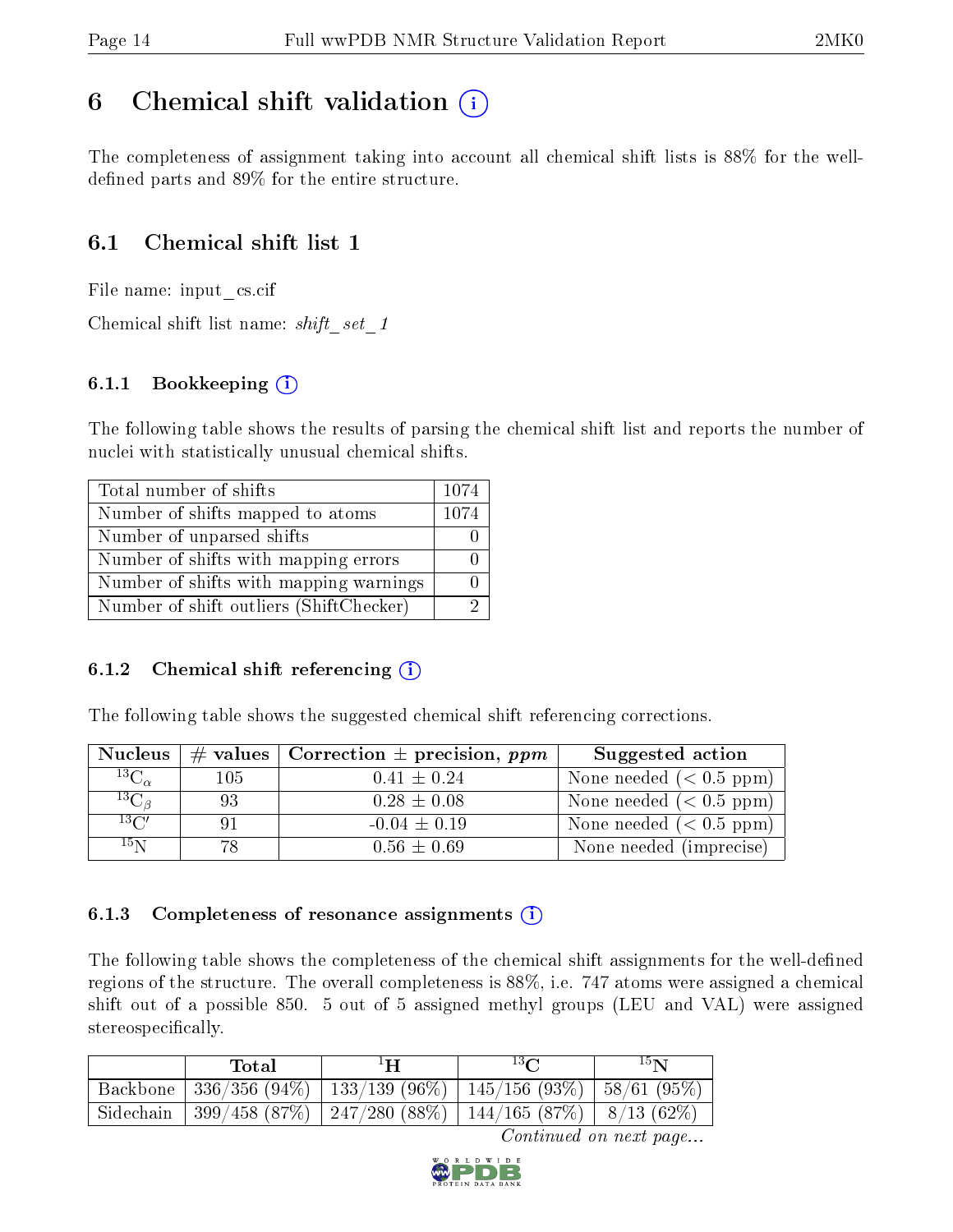|           | Total          | ŀН                                                 | $13\Omega$  | 15 N                  |
|-----------|----------------|----------------------------------------------------|-------------|-----------------------|
| Aromatic  | $12/36$ (33\%) | $12/20(60\%)$                                      | $0/16(0\%)$ | $0/0$ (-\geq \left(\) |
| ' Overall |                | $747/850$ (88\%)   392/439 (89\%)   289/337 (86\%) |             | 66/74(89%)            |

Continued from previous page...

The following table shows the completeness of the chemical shift assignments for the full structure. The overall completeness is 89%, i.e. 847 atoms were assigned a chemical shift out of a possible 957. 6 out of 6 assigned methyl groups (LEU and VAL) were assigned stereospecifically.

|           | Total          | $\mathbf{H}^{\perp}$ | $^{13}$ $C$      | 15 <sub>N</sub> |
|-----------|----------------|----------------------|------------------|-----------------|
| Backbone  | 376/400 (94%)  | $150/156(96\%)$      | $161/176(91\%)$  | $65/68$ (96\%)  |
| Sidechain | 459/521(88%)   | 286/320(89%)         | $165/188$ (88\%) | 8/13(62%)       |
| Aromatic  | $12/36$ (33\%) | $12/20(60\%)$        | $0/16$ (0\%)     | $0/0$ (-%)      |
| Overall   | 847/957(89%)   | $448/496(90\%)$      | $326/380(86\%)$  | $73/81(90\%)$   |

#### 6.1.4 Statistically unusual chemical shifts  $(i)$

The following table lists the statistically unusual chemical shifts. These are statistical measures, and large deviations from the mean do not necessarily imply incorrect assignments. Molecules containing paramagnetic centres or hemes are expected to give rise to anomalous chemical shifts.

| Mol |     |              |     |        | Chain   Res   Type   Atom   Shift, $ppm$   Expected range, $ppm$   Z-score |      |
|-----|-----|--------------|-----|--------|----------------------------------------------------------------------------|------|
|     | 401 | $\rm{ARG}$ + | -NE | 127.48 | $92.63 - 76.73$                                                            | 26.9 |
|     | 410 | ARG '        | NE. | 124.58 | $92.63 - 76.73$                                                            | 25.1 |

## 6.1.5 Random Coil Index  $(RCI)$  plots  $(i)$

The image below reports *random coil index* values for the protein chains in the structure. The height of each bar gives a probability of a given residue to be disordered, as predicted from the available chemical shifts and the amino acid sequence. A value above 0.2 is an indication of signicant predicted disorder. The colour of the bar shows whether the residue is in the welldefined core (black) or in the ill-defined residue ranges (cyan), as described in section 2 on ensemble composition.

Random coil index (RCI) for chain A: